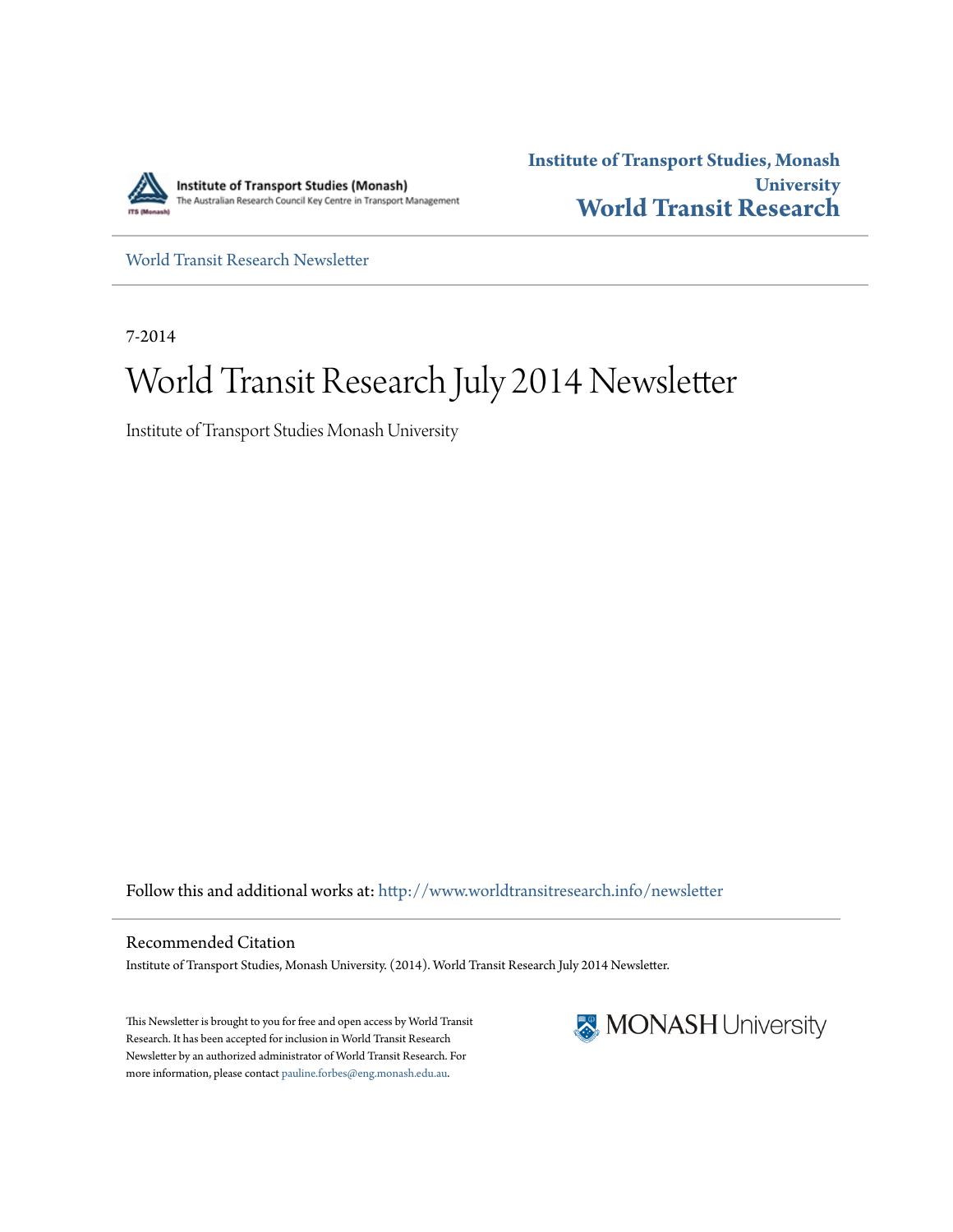

## **World Transit Research**

## **July 2014 Newsletter**

[http://www.worldtransitresearch.info](http://www.worldtransitresearch.info/)

Welcome to the Twentyfourth WORLD TRANSIT RESEARCH (WTR) clearinghouse newsletter. This newsletter, which is published bimonthly, summarises new research published in the field which has been added to the World Transit Research clearinghouse research database.

WTR is now used by public transport researchers in over 7,000 cities and towns in 170 countries worldwide.

#### **BACKGROUND**

World Transit Research (WTR) is designed to help public transport practitioners and researchers get easier access to quality research in the field of public transport planning. WTR is a free repository of research papers, reports, research abstracts and links to research findings from leading research journals indexed and searchable to ensure easier access to topics of interest. The site is developed and run by the Public Transport [Research Group](http://eng.monash.edu.au/civil/research/centres/its/research-activities/public-transport-planning.html) at the Institute of Transport Studies, Monash University. The clearinghouse performs the following functions:

- Search/Find The database is searchable on key words and also via a list of subject areas
- Newsletter Subscription Those accessing the website can enrol in a free email newsletter. This broadcasts new publications in the field every 2 months
- Links links to relevant associated sites are provided
- Submit Research Researchers can use the website to suggest items for inclusion in the database. Copyright requirements are described.

#### **NEWSLETTER**

Your recommendation can help grow our number of subscribers. Do you know someone interested in public transport research that would like to receive this newsletter? Ask them to go to<http://www.worldtransitresearch.info/> and enter their email address in the box provided under **Newsletter** 

#### **NEW ADDITIONS**

World Transit Research clearinghouse now includes some 5220 research reports/papers. Some 56 published papers have been added. The new ones are listed in the attached table. In addition new journals and relevant papers are also occasionally added from previous publication records.

#### **CONTRIBUTE YOUR RESEARCH AND INCREASE YOUR CITATIONS**

Should you have any relevant papers that you think should be included in this repository, please log on to [www.worldtransitresearch.info](http://www.worldtransitresearch.info/) and click on the Submit Research icon. The WTR Clearinghouse is a very effective tool to increase author citations of research since it acts to publicise your research to those interested in this field.

## **UNSUBSCRIBE**

Click here to **unsubscribe** from this newsletter.

#### **JOURNAL SUBSCRIPTIONS**

Articles on the following two pages denoted with an asterisk \* are from Journals that require a subscription to view the full article.

### **SUGGESTIONS WELCOMED**

If you have any queries or suggestions on how to improve our publication, we would love to hear from you at: [enquiries@worldtransitresearch.info](mailto:enquiries@worldtransitresearch.info)

#### Wendy Walker Research Clearing House Manager [enquiries@worldtransitresearch.info](mailto:enquiries@worldtransitresearch.info) PH +61 3 9905 5568 Fax: +61 3 9905 4944

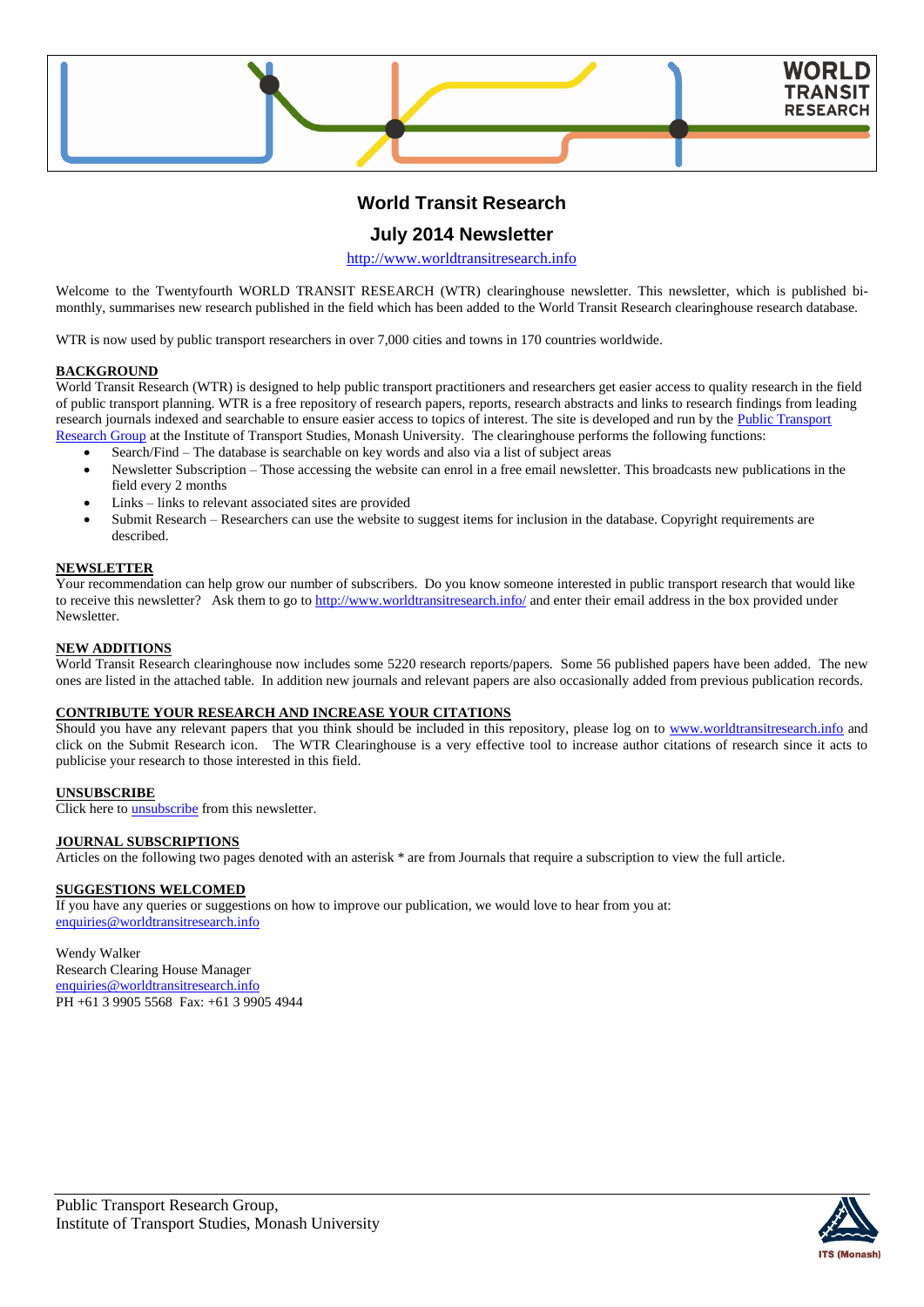## **WORLD TRANSIT RESEARCH – NEW RESEARCH PUBLICATIONS**

| <b>AUTHOR</b>                                   | <b>TITLE</b>                                                                                                                                           | <b>DATE</b> |
|-------------------------------------------------|--------------------------------------------------------------------------------------------------------------------------------------------------------|-------------|
| J Scheiner                                      | Gendered key events in the life course: effects on changes in travel mode                                                                              | 2014        |
|                                                 | choice over time*                                                                                                                                      |             |
| P Murray-Tuite, K Wernstedt, W Yin              | Behavioral shifts after a fatal rapid transit accident: A multinomial logit                                                                            | 2014        |
|                                                 | model*                                                                                                                                                 |             |
| J De Vos, V Van Acker, F Witlox                 | The influence of attitudes on Transit-Oriented Development: An explorative                                                                             | 2014        |
|                                                 | analysis <sup>*</sup>                                                                                                                                  |             |
| S Kaplan, D Popoks, C G Prato, A Ceder          | Using connectivity for measuring equity in transit provision*                                                                                          | 2014        |
| A Alam, M Hatzopoulou                           | Investigating the isolated and combined effects of congestion, roadway                                                                                 | 2014        |
|                                                 | grade, passenger load, and alternative fuels on transit bus emissions*                                                                                 |             |
| E A Nanaki, C J Koroneos, G A Xydis, D          | Comparative environmental assessment of Athens urban buses-Diesel, CNG                                                                                 | 2014        |
| Rovas<br>B Zhang, Z-s Xu, Q-wi Zhao, Y-y Liu    | and biofuel powered*<br>A Study on Theoretical Calculation Method of Subway Safety Evacuation*                                                         | 2014        |
|                                                 |                                                                                                                                                        |             |
| W L Wang, T Y Jacqueline Lo                     | A Simulation Study on Passenger Escape in Rail Tunnels*                                                                                                | 2014        |
| M J Nahlik, M V Chester                         | Transit-oriented smart growth can reduce life-cycle environmental impacts                                                                              | 2014        |
|                                                 | and household costs in Los Angeles*                                                                                                                    |             |
| M Duncan, D Cook                                | Is the provision of park-and-ride facilities at light rail stations an effective<br>approach to reducing vehicle kilometers traveled in a US context?* | 2014        |
| K Jenkins, M Gilbey, J Hall, V Glenis, C Kilsby | Implications of climate change for thermal discomfort on underground                                                                                   | 2014        |
|                                                 | railways*                                                                                                                                              |             |
| C Brakewood, F Rojas, J Robin, J Sion, S        | <b>Forecasting Mobile Ticketing Adoption on Commuter Rail</b>                                                                                          | 2014        |
| Jordan                                          |                                                                                                                                                        |             |
| R Haider, E Martinez                            | <b>Engaging Transit Riders in Public Awareness Programs</b>                                                                                            | 2014        |
| T Litman                                        | <b>Evaluating Public Transportation Local Funding Options</b>                                                                                          | 2014        |
| A A Nwachukwu                                   | Assessment of Passenger Satisfaction with Intra-City Public Bus Transport                                                                              | 2014        |
|                                                 | Servicesin Abuja, Nigeria                                                                                                                              |             |
| Q Xu, B Mao, M Li, X Feng                       | Simulation of Passenger Flows on Urban Rail Transit Platform based on                                                                                  | 2014        |
|                                                 | <b>Adaptive Agents*</b>                                                                                                                                |             |
| S G Lee, M Hickman                              | Trip purpose inference using automated fare collection data*                                                                                           | 2014        |
| F Kurauchi, J-D Schmöcker, H Shimamoto, S       | Variability of commuters' bus line choice: an analysis of oyster card data*                                                                            | 2014        |
| M Hassan                                        |                                                                                                                                                        |             |
| Z Lin, R S K Kwan                               | A two-phase approach for real-world train unit scheduling*                                                                                             | 2014        |
| T Dollevoet, D Huisman                          | Fast heuristics for delay management with passenger rerouting*                                                                                         | 2014        |
| R Bauer, A Schöbel                              | Rules of thumb: practical online-strategies for delay management*                                                                                      | 2014        |
| G Kash, D Hidalgo                               | The promise and challenges of integrating public transportation in Bogotá,<br>Colombia*                                                                | 2014        |
| M Marzouk, A Abdelaty                           | BIM-based framework for managing performance of subway stations*                                                                                       | 2014        |
| M A Nayeem, Md. K Rahman, M S Rahman            | Transit network design by genetic algorithm with elitism*                                                                                              | 2014        |
| A J Pel, N H Bel, M Pieters                     | Including passengers' response to crowding in the Dutch national train                                                                                 | 2014        |
|                                                 | passenger assignment model*                                                                                                                            |             |
| Y Hamdouch, W Y Szeto, Y Jiang                  | A new schedule-based transit assignment model with travel strategies and                                                                               | 2014        |
|                                                 | supply uncertainties*                                                                                                                                  |             |
| F Jiménez, F Serradilla, A Román, J E           | Bus line classification using neural networks*                                                                                                         | 2014        |
| Naranjo                                         |                                                                                                                                                        |             |
| S M M Amiripour, A Ceder, A S Mohaymany         | <b>Hybrid Method for Bus Network Design with High Seasonal Demand Variation</b>                                                                        | 2014        |
| Y Ji, R G Mishalani, M R McCord                 | Estimating Transit Route OD Flow Matrices from APC Data on Multiple Bus                                                                                | 2014        |
|                                                 | Trips Using the IPF Method with an Iteratively Improved Base: Method and                                                                               |             |
|                                                 | <b>Empirical Evaluation</b>                                                                                                                            |             |
| A Ibeas, B Alonso, L dell'Olio, J L Moura       | <b>Bus Size and Headways Optimization Model Considering Elastic Demand</b>                                                                             | 2014        |
| J Ma, Y Bai, J Shen, F Zhou                     | Examining the Impact of Adverse Weather on Urban Rail Transit Facilities on<br>the Basis of Fault Tree Analysis and Fuzzy Synthetic Evaluation         | 2014        |
| M-W Kang, M K Jha, R Buddharaju                 | Rail Transit Route Optimization Model for Rail Infrastructure Planning and                                                                             | 2014        |
|                                                 | Design: Case Study of Saint Andrews, Scotland                                                                                                          |             |
| B J Flamm, K M Sutula, M R Meenar               | Changes in access to public transportation for cycle-transit users in response                                                                         | 2014        |
|                                                 |                                                                                                                                                        |             |